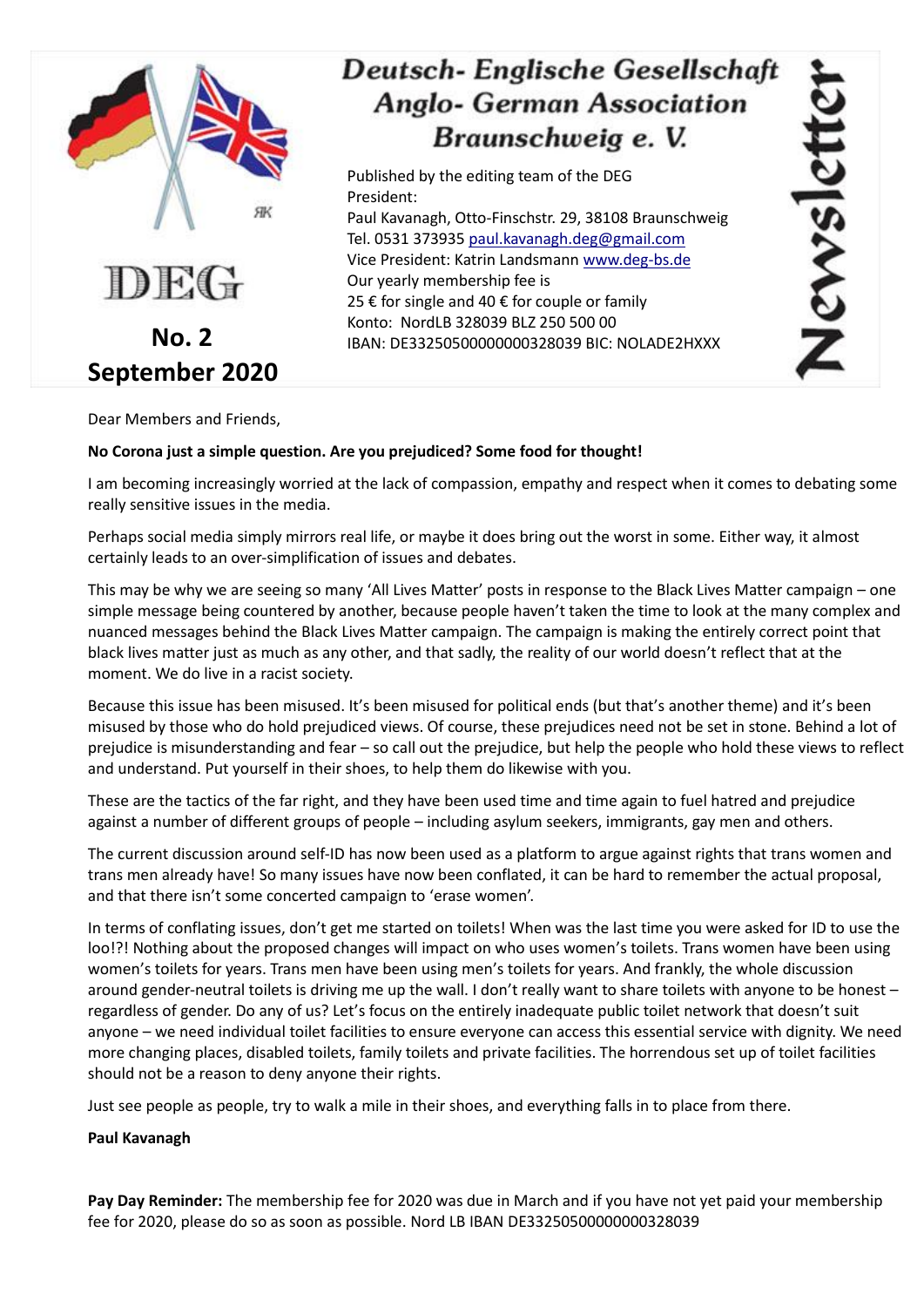#### **Thursday, 3 rd September: How did I personally experience the lockdown?**

General Coronavirus discussion on how we dealt with the crisis.

#### **Thursday, 17th September: Bingo**

A fun evening with Bingo with Paul. Hope you will join us and try you luck.

#### **Thursday, 1 st October: "The Rochdale Pioneers" – Co-operative Societies**

More than a billion of people are working cooperatively throughout the world, based on the same democratic principles.

After a short introduction to the context and the presentation of the main actors, Andreas Kernbeißer will also show a rare documentary (2012), a very thought-provoking film of the struggle to start a cooperative movement. You get a sense of what this meant for the factory workers of Rochdale in the mid-19th century, and what they believed and abandoned for a chance to attain it. (Talk & movie in English • discussion welcome)

## **Thursday, 29th October: Reading**

Jürgen Kumlehn will read from his new book, "Jewish Families in Wolfenbüttel - The writer Werner llberg".

The Wolfenbüttel born merchant Werner Ilberg joined the Communist Party in Berlin in 1932 and worked in the Underground against the National Socialists. After escaping from a Berlin concentration camp and prison, he fled to Prague. Before the German Wehrmacht moved in there, he was able to flee to England in 1938. There he lived with his wife until 1947. He also worked in England for the Communist Party and was interned as an "enemy alien" in Liverpool for a while. Jürgen would like to read especially from his time in exile and give an impression of the life of German refugees in Great Britain. The reading is in German.

#### **Thursday, 12th November: California**

Dagmar Theeß recently visited California. She will talk about her interesting journey through the State including San Francisco, the good and the more difficult life in Silicon valley as well as Stanford and Berkeley Universities.

#### **Thursday, 26th November: Short story**

Astrid Wagner will read a short story from a 1993 collection of short stories "The facts behind the Helsinki Roccamatios" by the Canadian author Yann Martel, best known for his 2001 Book Prize Winning novel "Life of Pi".

The short story title from this book is "The Vita Aeterna Mirror Company, Mirrors to Last till Kingdom Come".

A young man is visiting his elderly grandmother. She tries to tell him stories from the history of his family, but he refuses to listen; her dialogue is rendered as blah, blah, blah. Searching her house for a pair of moccasins, the narrator comes across a machine that makes mirrors and asks his grandmother how it works. She explains that it requires four ingredients oil, sand, silver, and memories. In fact the machine turns memories into mirrors bringing her grandson to an appreciation of his grandmother's life.

# **Thursday, 10th December: Christmas Party**

Our Christmas party will be at the Familiensportverein Braunschweig, Parnitzweg 5, 38108 Braunschweig. Same procedure as every year. Please bring a contribution to the buffet and a wrapped gift for the raffle. Regrettably this event is for members only.

Meetings take place at Wohnen mit Zukunft Ambet, Ilmenaustraße 2, 38120 Braunschweig, unless otherwise stated. Doors open at 7.30 pm (19.30) with the main topic at 8.00 pm (20.00). Topic may be changed due to unforeseen circumstances.

We welcome suggestions and ideas for future topics for our programme. Your input will be appreciated.

Additional Event: Paul's "Wednesday Painting Group" will exhibit their art from 19<sup>th</sup> - 26<sup>th</sup> September 2020 at the FSV, Parnitzweg 5 (poster attached).

# **Braunschweig Twin Cities links**

Bath / Braunschweig: [www.bath-braunschweigtwinningassociation.co.uk](http://www.bath-braunschweigtwinningassociation.co.uk/) Sousse / Deutsch Tunesische Gesellschaft: [www.deutsch-tunesische-gesellschaft.de](http://www.deutsch-tunesische-gesellschaft.de/)  Nimes / Deutsch-Französische Gesellschaft e. V. Braunschweig: [www.dfg-bs.de](http://www.dfg-bs.de/) Zhuhai / Deutsch-Chinesische Gesellschaft Braunschweig e. V.: [www.dcgbs.de](http://www.dcgbs.de/) Bandung / Deutsch-Indonesische Gesellschaft: [www.dig-niedersachsen.de](http://www.dig-niedersachsen.de/) Kiryat Tivon / Deutsch-Israelische Gesellschaft e.V.: [https://braunschweig.deutsch-israelische-gesellschaft.de](https://braunschweig.deutsch-israelische-gesellschaft.de/)